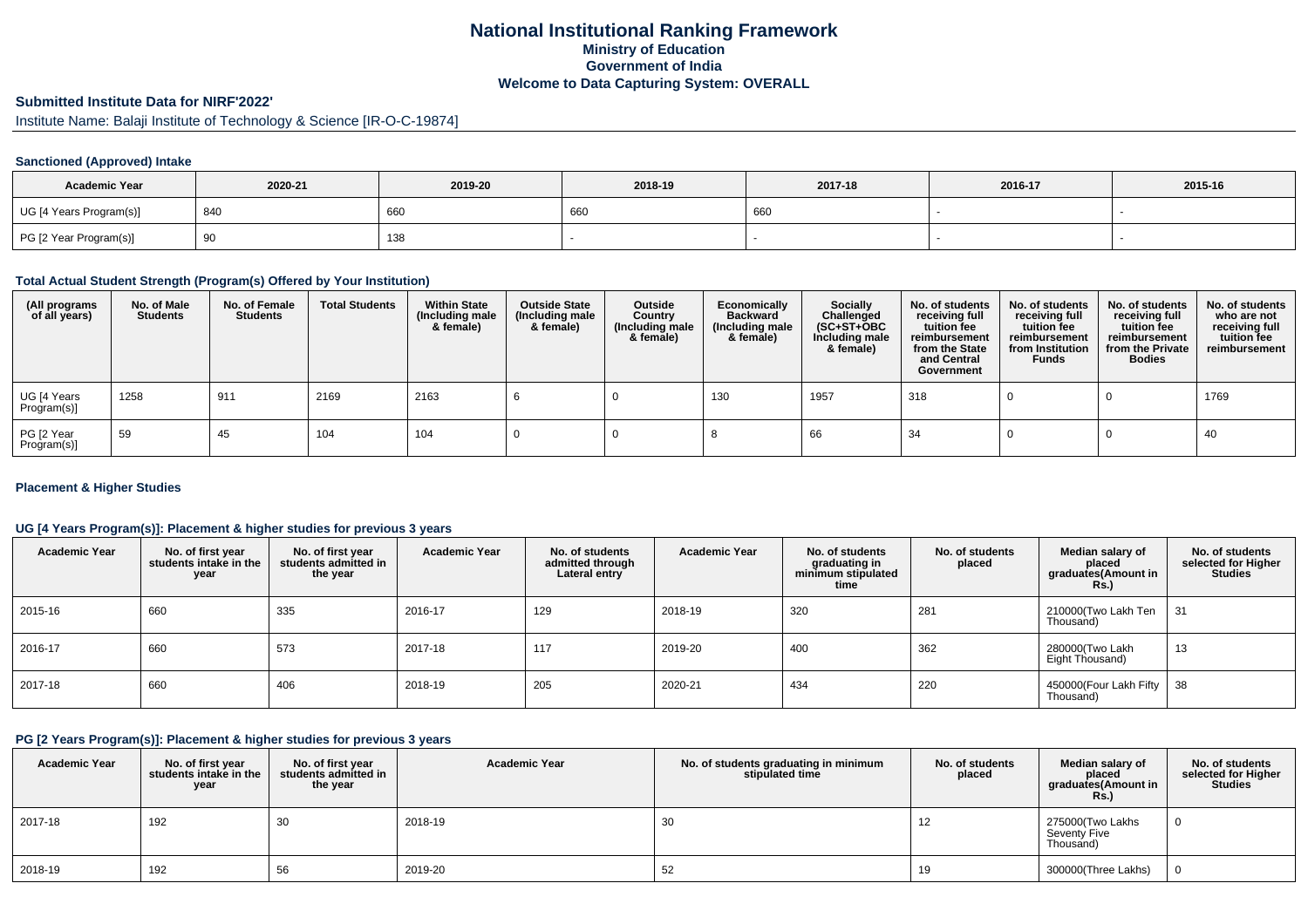| 2019-20 | 138 |  | n.<br>$1/11-$ |  |  | 'Three Lakhs<br>.∩ousand) | - 61 |
|---------|-----|--|---------------|--|--|---------------------------|------|
|---------|-----|--|---------------|--|--|---------------------------|------|

#### **Ph.D Student Details**

| Ph.D (Student pursuing doctoral program till 2020-21 Students admitted in the academic year 2020-21 should not be entered here.) |                                                                                                                                  |                                                            |                       |  |  |  |
|----------------------------------------------------------------------------------------------------------------------------------|----------------------------------------------------------------------------------------------------------------------------------|------------------------------------------------------------|-----------------------|--|--|--|
|                                                                                                                                  |                                                                                                                                  |                                                            | <b>Total Students</b> |  |  |  |
| Full Time                                                                                                                        |                                                                                                                                  | 0                                                          |                       |  |  |  |
| Part Time                                                                                                                        |                                                                                                                                  | 0                                                          |                       |  |  |  |
|                                                                                                                                  |                                                                                                                                  | No. of Ph.D students graduated (including Integrated Ph.D) |                       |  |  |  |
|                                                                                                                                  | 2020-21                                                                                                                          | 2019-20<br>2018-19                                         |                       |  |  |  |
| Full Time                                                                                                                        |                                                                                                                                  | 0                                                          |                       |  |  |  |
| Part Time                                                                                                                        |                                                                                                                                  | 0                                                          |                       |  |  |  |
|                                                                                                                                  | PG (Student pursuing MD/MS/DNB program till 2020-21 Students admitted in the academic year 2021 - 22 should not be entered here) |                                                            |                       |  |  |  |
|                                                                                                                                  | Number of students pursuing PG (MD/MS/DNB) program                                                                               |                                                            | 0                     |  |  |  |
| No. of students Graduating in PG (MD/MS/DNB) program                                                                             |                                                                                                                                  |                                                            |                       |  |  |  |
| 2020-21                                                                                                                          | 2019-20                                                                                                                          | 2018-19                                                    |                       |  |  |  |
|                                                                                                                                  |                                                                                                                                  | 0                                                          |                       |  |  |  |

#### **Online Education**

| 1. Does all programs/courses were completed on time.                                            |                                                                                       | No                                                                                                                               |  |  |
|-------------------------------------------------------------------------------------------------|---------------------------------------------------------------------------------------|----------------------------------------------------------------------------------------------------------------------------------|--|--|
| 2. Measures taken to complete the syllabus of courses and programs.                             |                                                                                       | Not Applicable                                                                                                                   |  |  |
| 3. The period of delay in completion of syllabus (in months).                                   |                                                                                       |                                                                                                                                  |  |  |
| 4. The period of delay in conducting exams (in months).                                         |                                                                                       |                                                                                                                                  |  |  |
| <b>Portal Name</b>                                                                              | No. of students offered online courses which have credit<br>transferred to transcript | Total no, of online courses which have credit transferred<br>Total no. of credits transferred to transcript<br>to the transcript |  |  |
| Swayam                                                                                          |                                                                                       |                                                                                                                                  |  |  |
| 5. No. of courses developed and available online on Swayam platform by your institution faculty |                                                                                       |                                                                                                                                  |  |  |

## **Financial Resources: Utilised Amount for the Capital expenditure for previous 3 years**

| <b>Academic Year</b>                                                                                 | 2020-21                                                        | 2019-20                                                                | 2018-19                                                               |  |  |  |  |  |  |
|------------------------------------------------------------------------------------------------------|----------------------------------------------------------------|------------------------------------------------------------------------|-----------------------------------------------------------------------|--|--|--|--|--|--|
|                                                                                                      | <b>Utilised Amount</b>                                         | <b>Utilised Amount</b>                                                 | <b>Utilised Amount</b>                                                |  |  |  |  |  |  |
| Annual Capital Expenditure on Academic Activities and Resources (excluding expenditure on buildings) |                                                                |                                                                        |                                                                       |  |  |  |  |  |  |
| Library                                                                                              | 412332 (Four Lakh Twelve Thousand Three Hundred Thirty<br>Two) | 1947265 (Nineteen Lakh Forty Seven Thousand Two Hundred<br>Sixty Five) | 731162 (Seven Lakh Thirty One Thousand One Hundred Sixty<br>Two)      |  |  |  |  |  |  |
| New Equipment for Laboratories                                                                       | 4366075 (Forty Three Lakh Sixty Six Thousand Seventy Five)     | 1150166 (Eleven Lakh Fifty Thousand One Hundred Sixty Six)             | 9370918 (Ninety Three Lakh Seventy Thousand Nine Hundred<br>Eighteen) |  |  |  |  |  |  |
| <b>Engineering Workshops</b>                                                                         | 110000 (One Lakh Ten Thousand)                                 | 118944 (One Lakh Eighteen Thousand Nine Hundred Forty<br>Four)         | 326102 (Three Lakh Twenty Six Thousand One Hundred Two)               |  |  |  |  |  |  |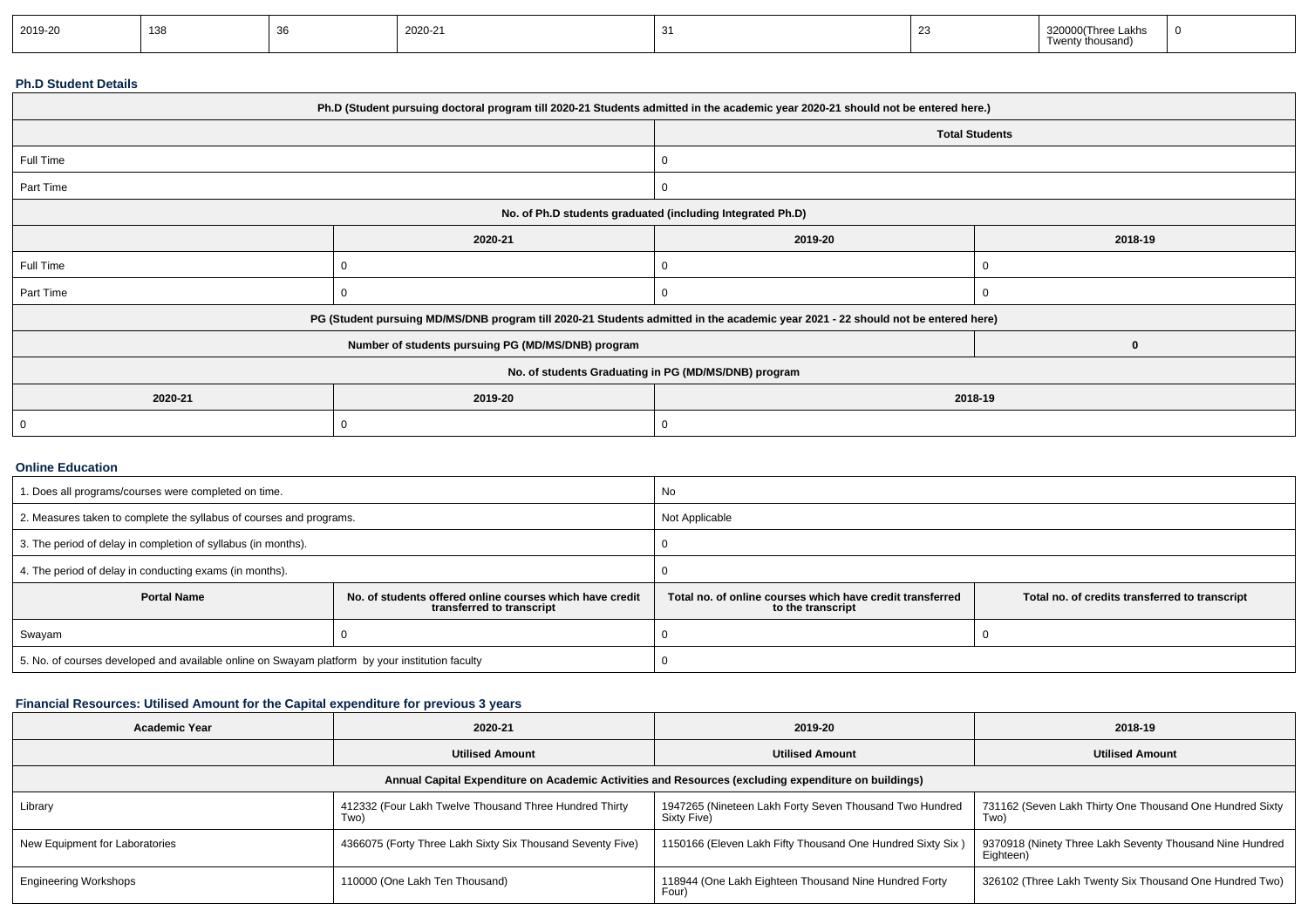| 10679420 (One Crores six Lakhs Seventy Nine Thousand four 132418216 (Three Crores Twenty Four Lakhs Eighteen 1<br>  Other expenditure on creation of Capital Assets (excluding<br>expenditure on Land and Building)<br>Hundred and Twenty) | Thousand Two Hundred and Sixteen) | 12818185 (One Crore Twenty Eighteen Lakhs Eighteen<br>Thousand One Hundred Eighty Five) |
|--------------------------------------------------------------------------------------------------------------------------------------------------------------------------------------------------------------------------------------------|-----------------------------------|-----------------------------------------------------------------------------------------|
|--------------------------------------------------------------------------------------------------------------------------------------------------------------------------------------------------------------------------------------------|-----------------------------------|-----------------------------------------------------------------------------------------|

#### **Financial Resources: Utilised Amount for the Operational expenditure for previous 3 years**

| <b>Academic Year</b>                                                                                                                                                                            | 2020-21                                                                                     | 2019-20                                                                                         | 2018-19                                                                                       |  |  |  |  |  |
|-------------------------------------------------------------------------------------------------------------------------------------------------------------------------------------------------|---------------------------------------------------------------------------------------------|-------------------------------------------------------------------------------------------------|-----------------------------------------------------------------------------------------------|--|--|--|--|--|
|                                                                                                                                                                                                 | <b>Utilised Amount</b>                                                                      | <b>Utilised Amount</b>                                                                          | <b>Utilised Amount</b>                                                                        |  |  |  |  |  |
| <b>Annual Operational Expenditure</b>                                                                                                                                                           |                                                                                             |                                                                                                 |                                                                                               |  |  |  |  |  |
| Salaries (Teaching and Non Teaching staff)                                                                                                                                                      | 43686634 (Four crores thirty six lakhs eighty six thousands six<br>hundred and thirty four) | 75897596 (Seven crores fifty eight lakhs ninety seven<br>thousands five hundred and ninety six) | 74999931 (Seven crores forty nine lakhs ninety nine thousands<br>nine hundred and thirty one) |  |  |  |  |  |
| Maintenance of Academic Infrastructure or consumables and<br>other running expenditures (excluding maintenance of hostels<br>and allied services, rent of the building, depreciation cost, etc) | 25754231 (Two crores Fifty Seven Lakhs Fifty Four Thousand<br>Two Hundred Thirty One)       | 33812047 (Three Crore Thirty Eight Lakh Twelve Thousand<br>Forty Seven)                         | 44310979 (Four Crore Forty Three Lakh Ten Thousand Nine<br>Hundred Seventy Nine)              |  |  |  |  |  |
| Seminars/Conferences/Workshops                                                                                                                                                                  | 110000 (One Lakh Ten Thousand)                                                              | 118944 (One Lakh Eighteen Thousand Nine Hundred Forty<br>Four)                                  | 326102 (Three Lakh Twenty Six Thousand One Hundred Two)                                       |  |  |  |  |  |

#### **IPR**

| Calendar year            | 2020 | 2019 | 2018 |
|--------------------------|------|------|------|
| No. of Patents Published |      |      |      |
| No. of Patents Granted   |      |      |      |

#### **Sponsored Research Details**

| <b>Financial Year</b>                    | 2020-21                                                   | 2019-20                                | 2018-19                                      |
|------------------------------------------|-----------------------------------------------------------|----------------------------------------|----------------------------------------------|
| Total no. of Sponsored Projects          |                                                           |                                        |                                              |
| Total no. of Funding Agencies            |                                                           |                                        |                                              |
| Total Amount Received (Amount in Rupees) | 398754                                                    | 1572400                                | 1256077                                      |
| Amount Received in Words                 | Three Lakh Ninety Eight Thousand Seven Hundred Fifty Four | Fifteen Lakh Two Thousand Four Hundred | Twelve Lakh Fifty Six Thousand Seventy Seven |

#### **Consultancy Project Details**

| <b>Financial Year</b>                    | 2020-21                                               | 2019-20                            | 2018-19                                                |
|------------------------------------------|-------------------------------------------------------|------------------------------------|--------------------------------------------------------|
| Total no. of Consultancy Projects        |                                                       | 18                                 | -26                                                    |
| Total no. of Client Organizations        |                                                       | 16                                 | 26                                                     |
| Total Amount Received (Amount in Rupees) | 1058486                                               | 1985000                            | 1743230                                                |
| Amount Received in Words                 | Ten Lakh Fifty Eight Thousand Four Hundred Eighty Six | Nineteen Lakh Eighty Five Thousand | Seventeen Lakh Forty Three Thousand Two Hundred Thirty |

## **Executive Development Program/Management Development Programs**

| <b>Financial Year</b>                                                           | 2020-21 | 2019-20 | 2018-19 |
|---------------------------------------------------------------------------------|---------|---------|---------|
| Total no. of Executive Development Programs/ Management<br>Development Programs |         |         |         |
| Total no. of Participants                                                       | 436     | 120     | -81     |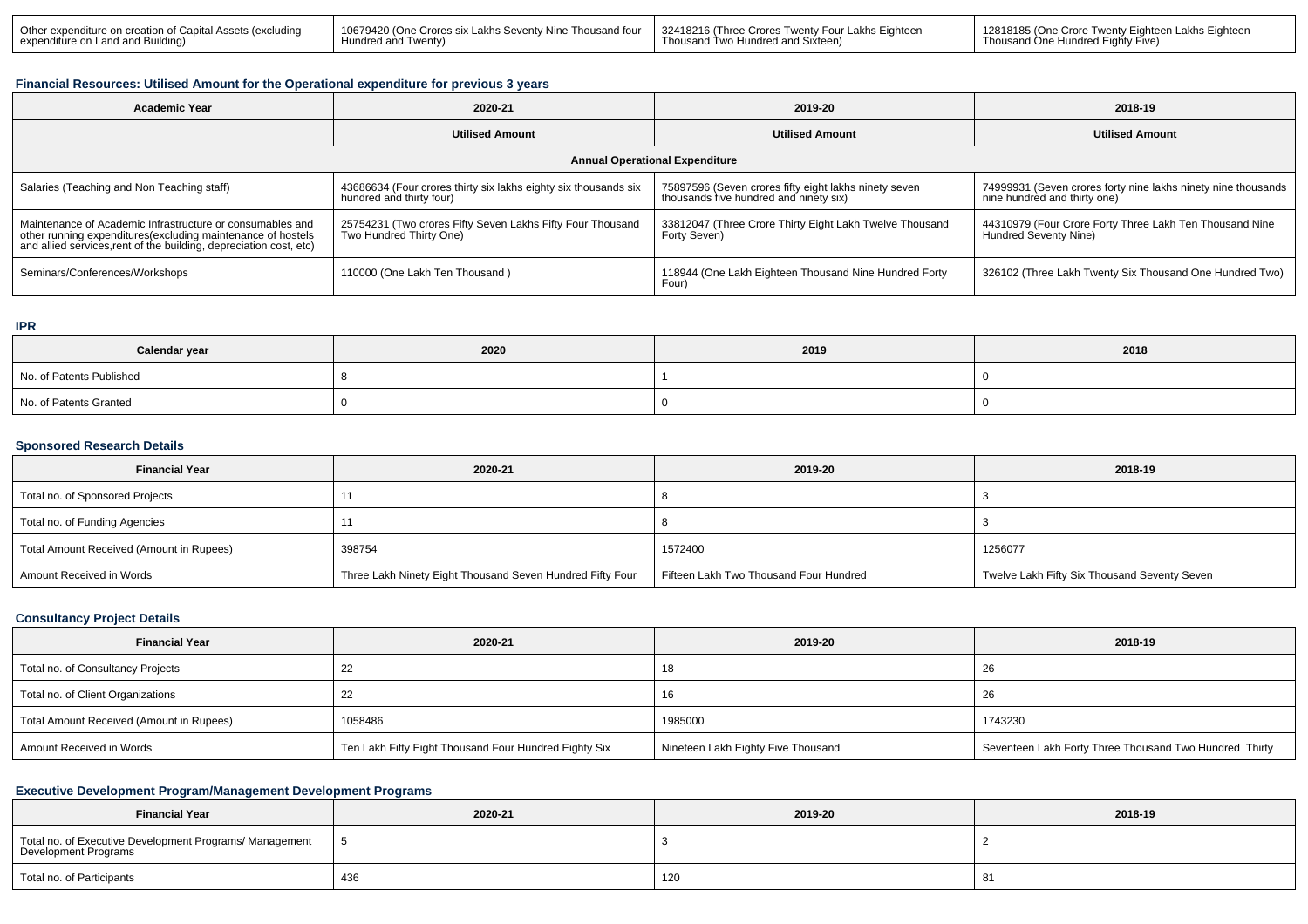| Total Annual Earnings (Amount in Rupees)(Excluding Lodging   8 Boarding Charges) | 210350                                    | 120000                   | 81000                      |  |
|----------------------------------------------------------------------------------|-------------------------------------------|--------------------------|----------------------------|--|
| Total Annual Earnings in Words                                                   | Two Lakh Ten Thousand Three Hundred Fifty | One Lakh Twenty Thousand | <b>Eighty One Thousand</b> |  |

### **PCS Facilities: Facilities of physically challenged students**

| 1. Do your institution buildings have Lifts/Ramps?                                                                                                         | Yes, more than 60% of the buildings |
|------------------------------------------------------------------------------------------------------------------------------------------------------------|-------------------------------------|
| 2. Do your institution have provision for walking aids, including wheelchairs and transportation from one building to another for<br>handicapped students? | Yes                                 |
| 3. Do your institution buildings have specially designed toilets for handicapped students?                                                                 | Yes, more than 80% of the buildings |

## **Accreditation**

#### **NBA Accreditation**

| 1. Does your institute have a valid NBA Accreditation? |                                                                                            | <b>YES</b>                    |                             |  |  |  |
|--------------------------------------------------------|--------------------------------------------------------------------------------------------|-------------------------------|-----------------------------|--|--|--|
|                                                        | Total number of programs (whose two batches have passed out) in the institution/department | Number of programs accredited |                             |  |  |  |
|                                                        |                                                                                            |                               |                             |  |  |  |
| Name of the accredited program                         | Valid from                                                                                 | Valid upto                    | <b>Accreditation Status</b> |  |  |  |
| B. Tech. Electronics and Communication Engineering     | 01-07-2019                                                                                 | 30-06-2022                    | Accredited for 3 years      |  |  |  |
| B.Tech. Computer Science and Engineering               | 01-07-2019                                                                                 | 30-06-2022                    | Accredited for 3 years      |  |  |  |
| B.Tech. Mechanical Engineering                         | 01-07-2019                                                                                 | 30-06-2022                    | Accredited for 3 years      |  |  |  |
| <b>B.Tech. Civil Engineering</b>                       | 01-07-2019                                                                                 | 30-06-2022                    | Accredited for 3 years      |  |  |  |

### **NAAC Accreditation**

| 1. Does your institute have a valid NAAC Accreditation? |            | YES        |             |  |  |
|---------------------------------------------------------|------------|------------|-------------|--|--|
| Valid from                                              |            | Valid upto | <b>CGPA</b> |  |  |
| 08-04-2021                                              | 07-04-2026 |            | 3.37        |  |  |

## **Faculty Details**

| Srno           | Name                                | Age | Designation                | Gender | Qualification | <b>Experience (In</b><br><b>Months)</b> | <b>Currently working</b><br>with institution? | <b>Joining Date</b> | <b>Leaving Date</b> | <b>Association type</b> |
|----------------|-------------------------------------|-----|----------------------------|--------|---------------|-----------------------------------------|-----------------------------------------------|---------------------|---------------------|-------------------------|
|                | Dr K CHITHIRAI<br>SELVAN            | 39  | Associate Professor        | Male   | Ph.D          | 62                                      | Yes                                           | 27-07-2020          | $\sim$              | Regular                 |
| $\overline{2}$ | Dr KALIAPPAN<br><b>JEYA KUMAR</b>   | 48  | Professor                  | Male   | Ph.D          | 168                                     | Yes                                           | 17-08-2020          | $\sim$              | Regular                 |
| 3              | Dr A SRINIVAS                       | 38  | <b>Assistant Professor</b> | Male   | Ph.D          | 135                                     | Yes                                           | 30-06-2021          | $\sim$              | Regular                 |
| 4              | Dr AKUTHOTA<br><b>VINAY CHANDRA</b> | 43  | <b>Assistant Professor</b> | Male   | Ph.D          | 210                                     | Yes                                           | 25-02-2020          | $- -$               | Regular                 |
| 5              | Dr ARUN KUMAR<br>ARIGELA            | 42  | Professor                  | Male   | Ph.D          | 144                                     | Yes                                           | 16-09-2016          | $\sim$              | Regular                 |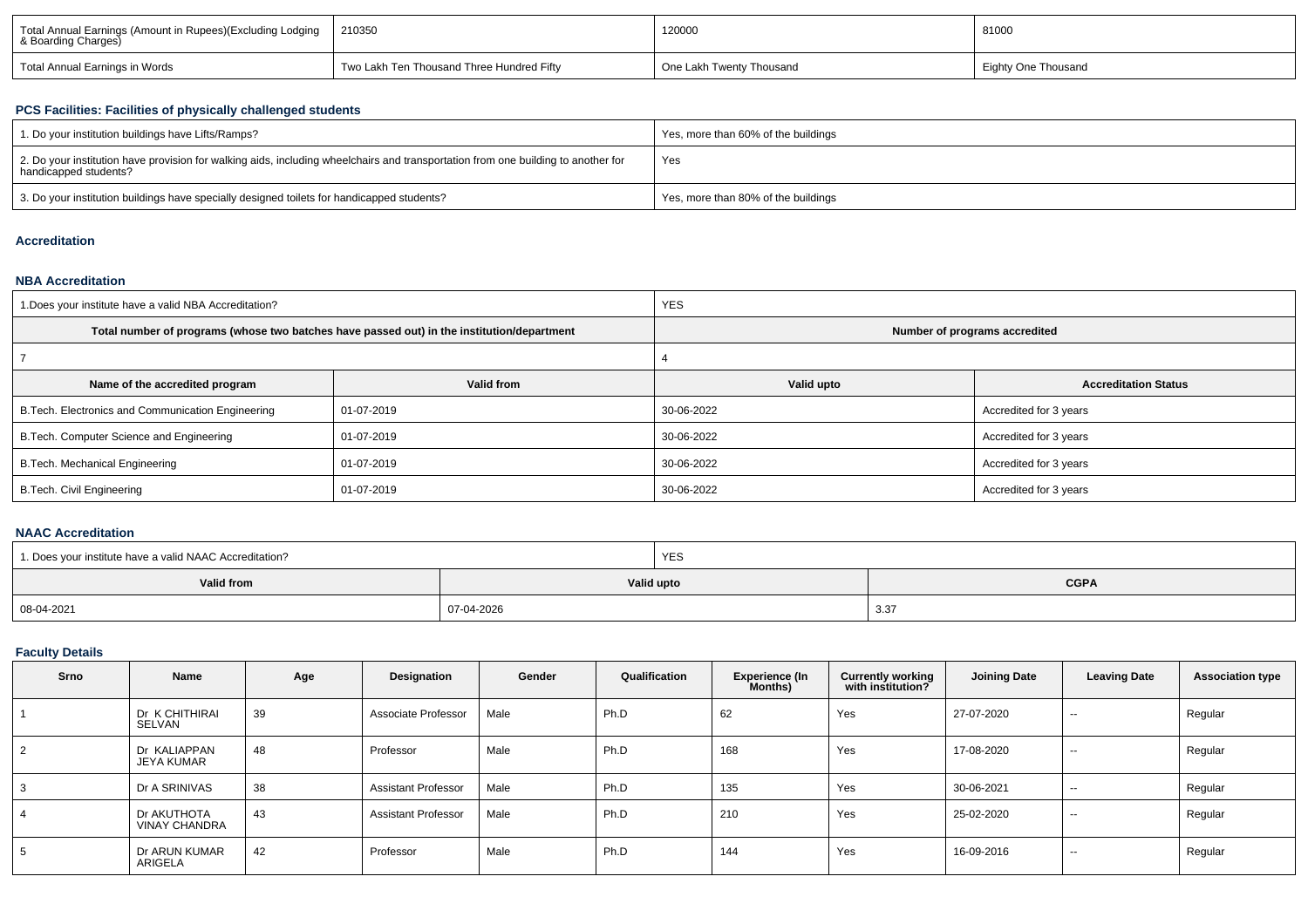| 6              | Dr ASIYA<br><b>SULTHANA</b>        | 37 | Assistant Professor                                 | Female | M.Tech | 168 | Yes | 23-06-2007 | $\sim$                   | Regular |
|----------------|------------------------------------|----|-----------------------------------------------------|--------|--------|-----|-----|------------|--------------------------|---------|
| $\overline{7}$ | Dr BALASAMY<br><b>DIVYA</b>        | 29 | Associate Professor                                 | Female | Ph.D   | 36  | Yes | 03-08-2020 | $\overline{\phantom{a}}$ | Regular |
| 8              | Dr Ganesan<br>Sivaraman            | 32 | Associate Professor                                 | Male   | Ph.D   | 50  | Yes | 06-07-2020 | $\sim$                   | Regular |
| 9              | Dr HARISH<br>KELAGERI              | 36 | Associate Professor                                 | Male   | Ph.D   | 132 | Yes | 20-07-2016 | $\overline{\phantom{a}}$ | Regular |
| 10             | Dr Jaggarao Gedela                 | 29 | <b>Assistant Professor</b>                          | Male   | Ph.D   | 50  | Yes | 06-07-2020 | $\sim$                   | Regular |
| 11             | Dr JAYARAM T N                     | 53 | Associate Professor                                 | Male   | Ph.D   | 252 | Yes | 06-07-2017 | $\mathbf{u}$             | Regular |
| 12             | Dr KANDE<br><b>SRINIVAS</b>        | 45 | Associate Professor                                 | Male   | Ph.D   | 204 | Yes | 30-10-2017 | --                       | Regular |
| 13             | Dr MANIKANTA D                     | 28 | Associate Professor                                 | Male   | Ph.D   | 48  | Yes | 07-04-2021 | $\overline{\phantom{a}}$ | Regular |
| 14             | Dr MOHAN DAS R                     | 44 | Associate Professor                                 | Male   | Ph.D   | 216 | Yes | 27-04-2018 | $\overline{\phantom{a}}$ | Regular |
| 15             | Dr NARESH<br><b>GUDURU</b>         | 40 | <b>Assistant Professor</b>                          | Male   | Ph.D   | 192 | Yes | 07-01-2014 | $\overline{\phantom{a}}$ | Regular |
| 16             | Dr NOOKALA VENU                    | 41 | Professor                                           | Male   | Ph.D   | 228 | Yes | 02-01-2017 | $\sim$                   | Regular |
| 17             | Dr PALANI SAMY M                   | 50 | Professor                                           | Male   | Ph.D   | 216 | Yes | 07-05-2016 | $\sim$                   | Regular |
| 18             | Dr R SARAVANAN                     | 43 | Associate Professor                                 | Male   | Ph.D   | 156 | Yes | 08-07-2019 | ⊷.                       | Regular |
| 19             | Dr S<br><b>RAMAKRISHNA</b>         | 36 | <b>Assistant Professor</b>                          | Male   | Ph.D   | 168 | Yes | 30-06-2021 | Ξ.                       | Regular |
| 20             | Dr SRIDHAR<br><b>MANDA</b>         | 35 | Associate Professor                                 | Male   | Ph.D   | 144 | Yes | 06-07-2020 | $\sim$                   | Regular |
| 21             | Dr SURESH<br><b>KUMAR C</b>        | 44 | Professor                                           | Male   | Ph.D   | 200 | Yes | 15-06-2020 | $\sim$                   | Regular |
| 22             | Dr V S HARIHARAN                   | 53 | Dean / Principal /<br>Director / Vice<br>Chancellor | Male   | Ph.D   | 324 | Yes | 16-12-2011 | $\sim$                   | Regular |
| 23             | Dr V SRAVAN<br><b>KUMAR</b>        | 38 | Professor                                           | Male   | Ph.D   | 27  | Yes | 21-09-2020 | $\overline{\phantom{a}}$ | Regular |
| 24             | DR V SUDHAKAR<br>RAO               | 59 | Associate Professor                                 | Male   | Ph.D   | 372 | Yes | 20-08-2002 | $\overline{\phantom{a}}$ | Regular |
| 25             | Dr VADDI<br><b>VIKRAMREDDY</b>     | 52 | Professor                                           | Male   | Ph.D   | 324 | Yes | 02-01-2018 | $\sim$                   | Regular |
| 26             | Dr VARAPRASAD<br><b>PASUPULETI</b> | 54 | Professor                                           | Male   | Ph.D   | 252 | Yes | 17-06-2017 | $\overline{\phantom{a}}$ | Regular |
| 27             | Dr Veda Kumar<br>Nalluri           | 33 | Associate Professor                                 | Male   | Ph.D   | 55  | Yes | 06-07-2020 | $\sim$                   | Regular |
| 28             | Dr VEKAMULLA<br>NARAYANA           | 36 | Associate Professor                                 | Male   | Ph.D   | 168 | Yes | 01-07-2010 | $\overline{\phantom{a}}$ | Regular |
| 29             | Dr VENKAT<br>RAMANA G              | 47 | Associate Professor                                 | Male   | Ph.D   | 240 | Yes | 06-07-2020 | $\sim$                   | Regular |
| 30             | Dr<br>VENKATESHWARL<br>U VELDE     | 37 | Professor                                           | Male   | Ph.D   | 132 | Yes | 06-07-2020 | $\overline{\phantom{a}}$ | Regular |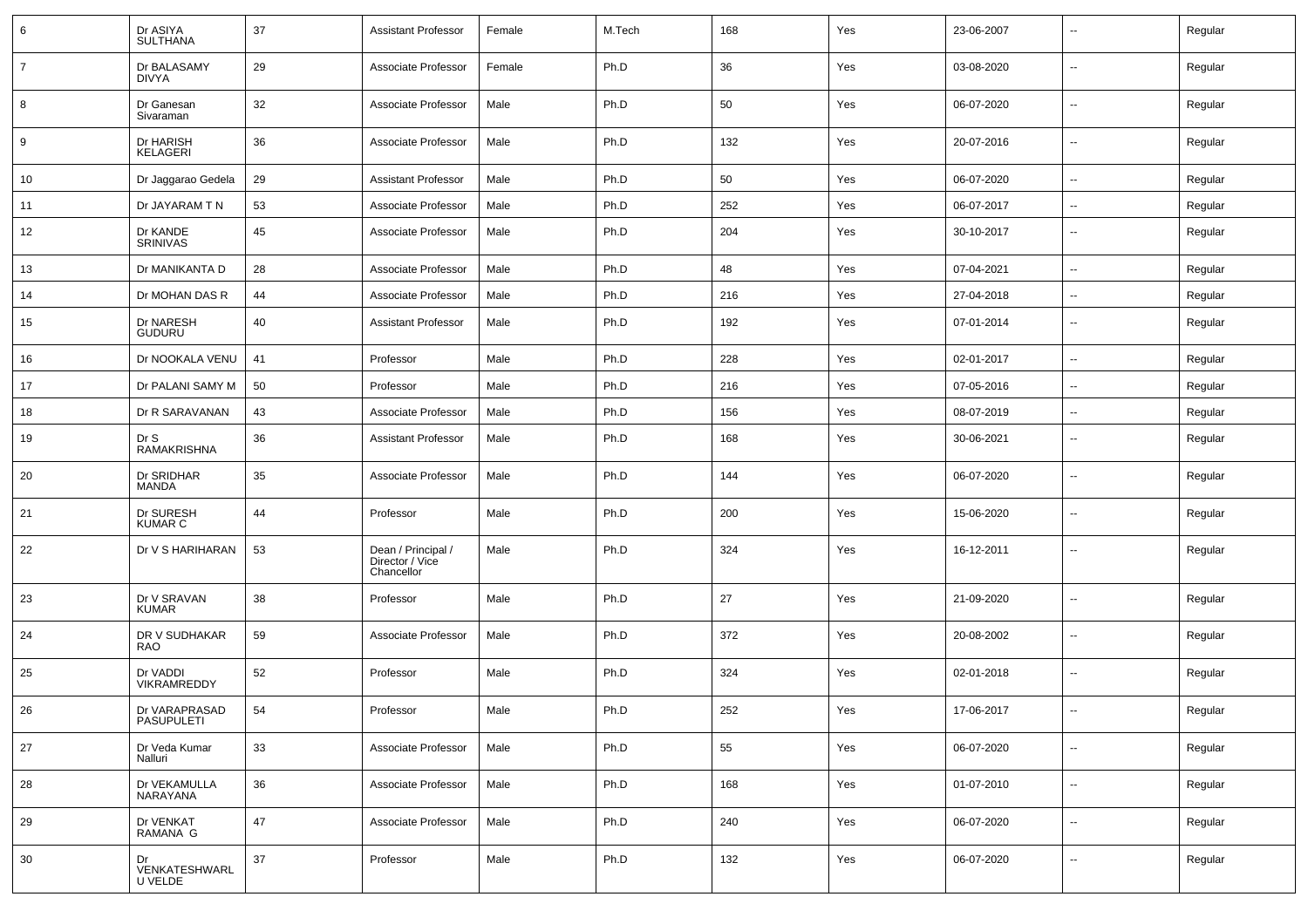| 31 | Dr VISWANATHAN<br>JAYAVEL             | 43 | Professor                  | Male | Ph.D       | 220          | Yes | 06-07-2020 | $\overline{\phantom{a}}$ | Regular |
|----|---------------------------------------|----|----------------------------|------|------------|--------------|-----|------------|--------------------------|---------|
| 32 | Mr GANNARAPU<br>SADANANDAM            | 48 | <b>Assistant Professor</b> | Male | M.A        | 24           | Yes | 30-06-2021 | $\overline{\phantom{a}}$ | Regular |
| 33 | Mr KETHIREDDY<br><b>JEEVAN</b>        | 31 | <b>Assistant Professor</b> | Male | M.A        | 36           | Yes | 30-06-2021 | $\overline{\phantom{a}}$ | Regular |
| 34 | Mr<br>MAMINDLAPALLI<br><b>RANJITH</b> | 28 | <b>Assistant Professor</b> | Male | M.Tech     | 48           | Yes | 02-03-2020 | $\sim$                   | Regular |
| 35 | Mr PAGIDIPALLY<br><b>RAVIKUMAR</b>    | 33 | <b>Assistant Professor</b> | Male | M.A        | 108          | Yes | 01-05-2015 | $\sim$                   | Regular |
| 36 | Mr A RAJENDER                         | 26 | <b>Assistant Professor</b> | Male | M.Tech     | 4            | Yes | 30-03-2021 | $\overline{\phantom{a}}$ | Regular |
| 37 | Mr AJMEERA<br>RAJASHEKHAR             | 30 | <b>Assistant Professor</b> | Male | M.Tech     | 78           | Yes | 24-01-2015 | $\overline{\phantom{a}}$ | Regular |
| 38 | Mr ALLANKI<br>SANYASI RAO             | 47 | <b>Assistant Professor</b> | Male | M.Tech     | 252          | Yes | 27-06-2015 | $\sim$                   | Regular |
| 39 | Mr<br>ANANTHAKUMAR<br>AMBATI          | 42 | <b>Assistant Professor</b> | Male | M.Sc.      | 132          | Yes | 01-07-2015 | $\overline{\phantom{a}}$ | Regular |
| 40 | Mr ASHISH LADDA                       | 32 | <b>Assistant Professor</b> | Male | M.Tech     | 96           | Yes | 01-06-2015 | $\overline{\phantom{a}}$ | Regular |
| 41 | Mr ASHOK<br><b>BATTULA</b>            | 37 | <b>Assistant Professor</b> | Male | M.Tech     | 156          | Yes | 08-02-2021 | $\overline{\phantom{a}}$ | Regular |
| 42 | Mr BADUGU<br><b>RANJITH KUMAR</b>     | 41 | <b>Assistant Professor</b> | Male | M.Tech     | 156          | Yes | 13-06-2016 | $\sim$                   | Regular |
| 43 | Mr BANDARI<br>SAMBA SHIVUDU           | 32 | <b>Assistant Professor</b> | Male | <b>MBA</b> | 72           | Yes | 24-02-2020 | $\overline{\phantom{a}}$ | Regular |
| 44 | Mr BANOTH<br>VEERU                    | 28 | <b>Assistant Professor</b> | Male | M.Tech     | 54           | Yes | 14-12-2016 | $\sim$                   | Regular |
| 45 | Mr BIKKANURI<br><b>KUMAR</b>          | 27 | <b>Assistant Professor</b> | Male | M.Sc.      | 36           | Yes | 30-06-2021 | $\overline{\phantom{a}}$ | Regular |
| 46 | Mr BOCHU<br>LAKSHAKOTI                | 29 | <b>Assistant Professor</b> | Male | M.Tech     | 64           | Yes | 09-09-2021 | $\sim$                   | Regular |
| 47 | Mr BODA MAHESH                        | 30 | <b>Assistant Professor</b> | Male | M.Tech     | $\mathbf{1}$ | Yes | 07-06-2021 | $\overline{\phantom{a}}$ | Regular |
| 48 | Mr BOGGARAPU<br>RAMAKRISHNA           | 41 | <b>Assistant Professor</b> | Male | M.Sc.      | 132          | Yes | 01-06-2015 | $\overline{\phantom{a}}$ | Regular |
| 49 | Mr BOMPELLI<br>NAGARAJU               | 28 | <b>Assistant Professor</b> | Male | M.Tech     | 48           | Yes | 01-07-2017 | $\overline{\phantom{a}}$ | Regular |
| 50 | Mr CHIDIRALA<br><b>THIRUPATHI</b>     | 37 | <b>Assistant Professor</b> | Male | M.Sc.      | 132          | Yes | 14-12-2016 | $\overline{\phantom{a}}$ | Regular |
| 51 | Mr CHIRRA<br><b>SRINIVAS</b>          | 44 | <b>Assistant Professor</b> | Male | M.Sc.      | 132          | Yes | 29-06-2017 | $\sim$                   | Regular |
| 52 | Mr DOMALA SUNIL                       | 45 | <b>Assistant Professor</b> | Male | M.Tech     | 96           | Yes | 08-07-2013 | $\sim$                   | Regular |
| 53 | Mr DURGUNALA<br>RANJITH               | 31 | <b>Assistant Professor</b> | Male | M.Tech     | 54           | Yes | 14-12-2016 | $\overline{\phantom{a}}$ | Regular |
| 54 | Mr ERRALA<br><b>SAMPATH</b>           | 32 | <b>Assistant Professor</b> | Male | MBA        | 56           | Yes | 14-12-2016 | $\overline{\phantom{a}}$ | Regular |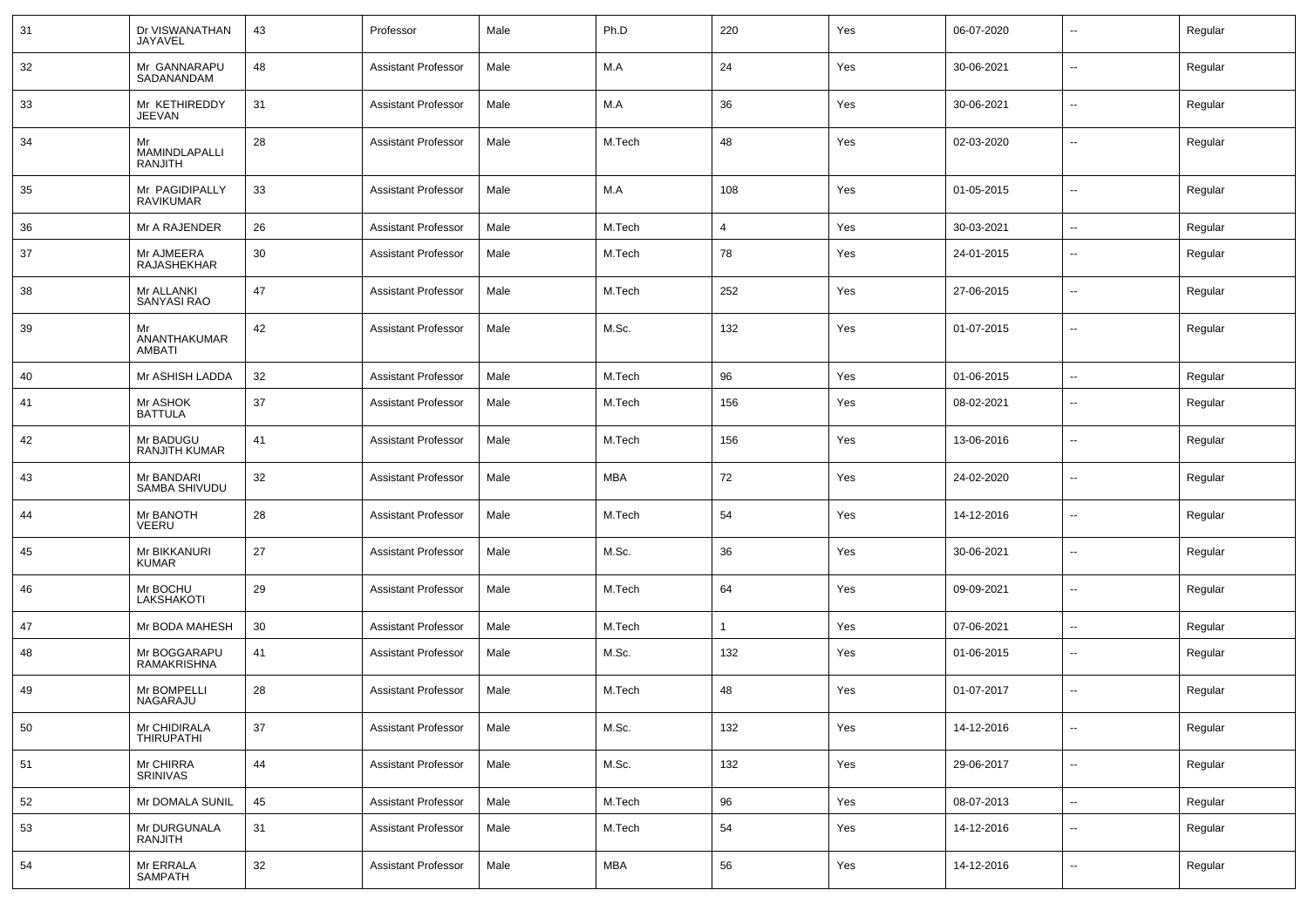| 55   | Mr ESAMPELLY<br><b>BALAKRISHNA</b>        | 30 | <b>Assistant Professor</b> | Male | M.Tech | 48  | Yes | 14-09-2016 | $\overline{\phantom{a}}$ | Regular |
|------|-------------------------------------------|----|----------------------------|------|--------|-----|-----|------------|--------------------------|---------|
| 56   | Mr FASIAHMED<br>PARVEZ<br><b>MOHAMMAD</b> | 40 | <b>Assistant Professor</b> | Male | M.Tech | 222 | Yes | 21-03-2011 | $\overline{\phantom{a}}$ | Regular |
| 57   | Mr GAJULA SHIVA<br>PRASAD                 | 33 | <b>Assistant Professor</b> | Male | M.Tech | 60  | Yes | 15-11-2021 | $\overline{\phantom{a}}$ | Regular |
| 58   | Mr GALI SRIDHAR                           | 32 | <b>Assistant Professor</b> | Male | M.Tech | 84  | Yes | 25-02-2019 | $\overline{\phantom{a}}$ | Regular |
| 59   | Mr GAREPALLY<br>SRINIVAS                  | 47 | <b>Assistant Professor</b> | Male | M.Sc.  | 288 | Yes | 06-11-2017 | $\sim$                   | Regular |
| 60   | Mr GUGULOTH<br><b>JAIPAL</b>              | 29 | <b>Assistant Professor</b> | Male | M.Tech | 57  | Yes | 03-10-2016 | $\overline{\phantom{a}}$ | Regular |
| 61   | Mr GUGULOTHU<br>VEERU                     | 30 | <b>Assistant Professor</b> | Male | M.Tech | 72  | Yes | 06-07-2015 | $\sim$                   | Regular |
| 62   | Mr GUNDALA<br>VIJAY                       | 29 | <b>Assistant Professor</b> | Male | M.Tech | 56  | Yes | 14-11-2016 | $\overline{\phantom{a}}$ | Regular |
| 63   | Mr INDURTHI<br>PRAJWAL                    | 29 | <b>Assistant Professor</b> | Male | M.Tech | 37  | Yes | 03-07-2021 | $\sim$                   | Regular |
| 64   | Mr JAMPALA<br><b>CHAITANYA</b>            | 30 | <b>Assistant Professor</b> | Male | M.Tech | 54  | Yes | 03-07-2017 | $\overline{\phantom{a}}$ | Regular |
| 65   | Mr JEEJULA<br>ABHINAY                     | 29 | <b>Assistant Professor</b> | Male | M.Tech | 72  | Yes | 01-06-2015 | $\sim$                   | Regular |
| 66   | Mr K RADHA<br><b>KRISHNA</b>              | 33 | <b>Assistant Professor</b> | Male | M.Tech | 108 | Yes | 02-01-2014 | $\overline{\phantom{a}}$ | Regular |
| 67   | Mr KALLEPELLI<br><b>SRIKANTH</b>          | 29 | <b>Assistant Professor</b> | Male | M.Tech | 71  | Yes | 03-08-2015 | $\sim$                   | Regular |
| 68   | Mr KALSANI<br>VENKATESHWARL               | 44 | <b>Assistant Professor</b> | Male | M.Sc.  | 200 | Yes | 30-06-2021 | $\overline{\phantom{a}}$ | Regular |
| 69   | Mr KASIOJULA<br>POORNACHARY               | 30 | <b>Assistant Professor</b> | Male | M.Tech | 36  | Yes | 08-07-2019 | $\overline{\phantom{a}}$ | Regular |
| 70   | Mr KOLUVULA<br>RANJITH                    | 28 | <b>Assistant Professor</b> | Male | M.Sc.  | 72  | Yes | 01-07-2015 | $\overline{\phantom{a}}$ | Regular |
| 71   | Mr KORRA<br>SHOBHAN BABU                  | 27 | <b>Assistant Professor</b> | Male | M.Tech | 28  | Yes | 19-09-2019 | $\overline{\phantom{a}}$ | Regular |
| 72   | Mr KUCHANA<br><b>KRANTHI KUMAR</b>        | 30 | <b>Assistant Professor</b> | Male | M.Tech | 48  | Yes | 01-12-2021 | $\overline{\phantom{a}}$ | Regular |
| 73   | Mr LAKSHMI<br><b>DEEPAK AMRINENI</b>      | 32 | Assistant Professor        | Male | M.Tech | 84  | Yes | 01-02-2021 |                          | Regular |
| 74   | Mr LENKALAPELLY<br>RAJESH                 | 35 | <b>Assistant Professor</b> | Male | M.Sc.  | 85  | Yes | 30-06-2021 | $\sim$                   | Regular |
| 75   | Mr M D SAMDANI                            | 34 | <b>Assistant Professor</b> | Male | M.Tech | 85  | Yes | 09-06-2014 | $\sim$                   | Regular |
| 76   | Mr MADARAPU<br>SANDEEP                    | 31 | <b>Assistant Professor</b> | Male | M.Tech | 66  | Yes | 04-01-2016 | $\sim$                   | Regular |
| $77$ | Mr MADHU KUMAR<br>VANTERU                 | 34 | <b>Assistant Professor</b> | Male | M.Tech | 157 | Yes | 01-09-2021 | $\sim$                   | Regular |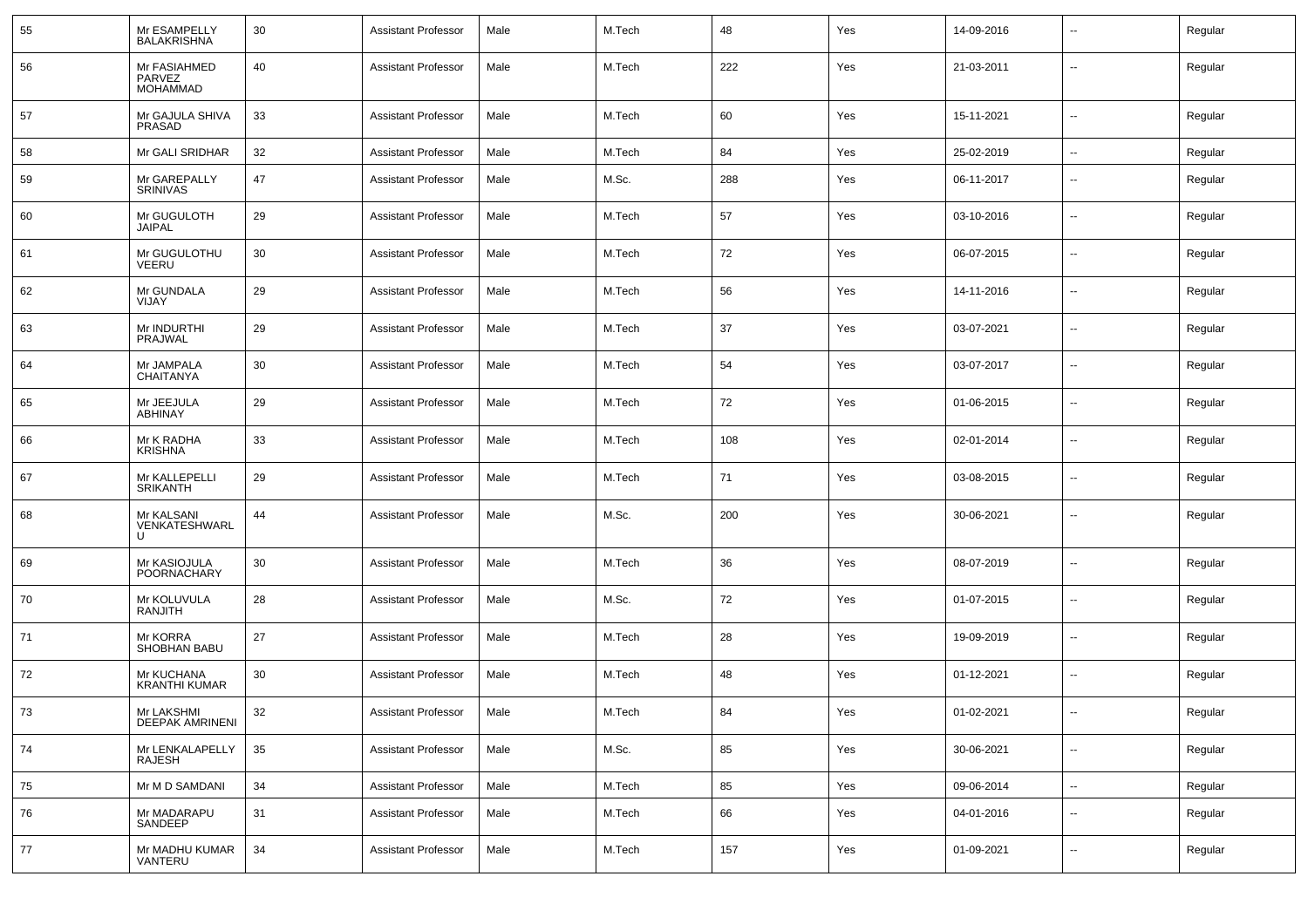| 78  | Mr MAHAMMAD<br><b>AZAM</b>                    | 29 | <b>Assistant Professor</b> | Male | M.A        | 36  | Yes | 20-10-2020 | $\overline{\phantom{a}}$ | Regular |
|-----|-----------------------------------------------|----|----------------------------|------|------------|-----|-----|------------|--------------------------|---------|
| 79  | Mr MAHAMMADH<br><b>CHAN PASHA</b>             | 31 | <b>Assistant Professor</b> | Male | M.Tech     | 72  | Yes | 27-06-2015 | $\sim$                   | Regular |
| 80  | Mr MALLIKARJUN<br>SINGIREDDY                  | 50 | Associate Professor        | Male | M.Tech     | 264 | Yes | 03-12-2007 | $\overline{\phantom{a}}$ | Regular |
| 81  | Mr MALLU<br><b>PRAVEEN</b>                    | 31 | <b>Assistant Professor</b> | Male | M.Tech     | 72  | Yes | 18-12-2021 | $\sim$                   | Regular |
| 82  | Mr MALOTHU<br><b>DEVSINGH</b>                 | 30 | <b>Assistant Professor</b> | Male | M.Tech     | 72  | Yes | 07-07-2015 | $\overline{\phantom{a}}$ | Regular |
| 83  | Mr MAMIDI KALYAN                              | 30 | <b>Assistant Professor</b> | Male | M.Tech     | 28  | Yes | 15-06-2016 | $\sim$                   | Regular |
| 84  | Mr MANCHIKA<br>RAJU                           | 36 | <b>Assistant Professor</b> | Male | M.Sc.      | 72  | Yes | 14-12-2016 | --                       | Regular |
| 85  | Mr MANJURILAHI<br><b>SHAIK</b>                | 35 | <b>Assistant Professor</b> | Male | M.Sc(Phy)  | 120 | Yes | 27-06-2015 | --                       | Regular |
| 86  | Mr MARKALA<br><b>KARTHIK</b>                  | 32 | <b>Assistant Professor</b> | Male | M.Tech     | 79  | Yes | 02-12-2014 | --                       | Regular |
| 87  | Mr MD YAKUB ALI                               | 29 | <b>Assistant Professor</b> | Male | M.Tech     | 56  | Yes | 15-11-2016 | Ξ.                       | Regular |
| 88  | Mr MOHAMMAD<br><b>UMERUDDIN</b>               | 28 | <b>Assistant Professor</b> | Male | M.Tech     | 30  | Yes | 18-01-2019 | --                       | Regular |
| 89  | Mr MOTHE<br>RAKESH                            | 31 | <b>Assistant Professor</b> | Male | M.Tech     | 72  | Yes | 01-07-2021 | $\sim$                   | Regular |
| 90  | Mr MUTYALA<br><b>RANJITHKUMAR</b>             | 27 | <b>Assistant Professor</b> | Male | M.Tech     | 72  | Yes | 27-12-2016 | Ξ.                       | Regular |
| 91  | Mr NANDA<br><b>DHARAVATH</b>                  | 40 | <b>Assistant Professor</b> | Male | M.Tech     | 74  | Yes | 13-04-2015 | Ξ.                       | Regular |
| 92  | Mr NANDEESH M                                 | 28 | <b>Assistant Professor</b> | Male | M.Tech     | 58  | Yes | 14-09-2016 | $\sim$                   | Regular |
| 93  | Mr NARASIMHA<br><b>SWAMY LINGALA</b>          | 35 | <b>Assistant Professor</b> | Male | M.Sc.      | 60  | Yes | 01-06-2015 | --                       | Regular |
| 94  | Mr NAVEEN<br><b>KUMAR</b><br><b>BODDUKURI</b> | 36 | <b>Assistant Professor</b> | Male | M.Tech     | 162 | Yes | 08-02-2021 | --                       | Regular |
| 95  | Mr NAVEENKUMAR<br>AKKASALI                    | 28 | <b>Assistant Professor</b> | Male | M.Tech     | 60  | Yes | 14-12-2016 | --                       | Regular |
| 96  | Mr NAYINI<br><b>DEVENDER</b>                  | 30 | <b>Assistant Professor</b> | Male | M.Tech     | 61  | Yes | 14-06-2016 | $\sim$                   | Regular |
| 97  | Mr OMPRAKASH<br>RAO ERUKU                     | 29 | <b>Assistant Professor</b> | Male | M.Tech     | 72  | Yes | 09-10-2015 | $\overline{\phantom{a}}$ | Regular |
| 98  | Mr P KIRAN<br><b>KUMAR</b>                    | 39 | <b>Assistant Professor</b> | Male | M.Tech     | 180 | Yes | 12-06-2006 | ÷.                       | Regular |
| 99  | Mr PAMPATI<br>NAGARAJU                        | 48 | <b>Assistant Professor</b> | Male | M.Tech     | 228 | Yes | 04-12-2017 | Ξ.                       | Regular |
| 100 | Mr PIDUGU<br>VENKATESHWARL<br>U               | 31 | <b>Assistant Professor</b> | Male | M.A        | 72  | Yes | 14-12-2016 | $\overline{\phantom{a}}$ | Regular |
| 101 | Mr PONNAM<br>KUMAR RAVI                       | 28 | <b>Assistant Professor</b> | Male | <b>MBA</b> | 46  | Yes | 01-09-2017 | --                       | Regular |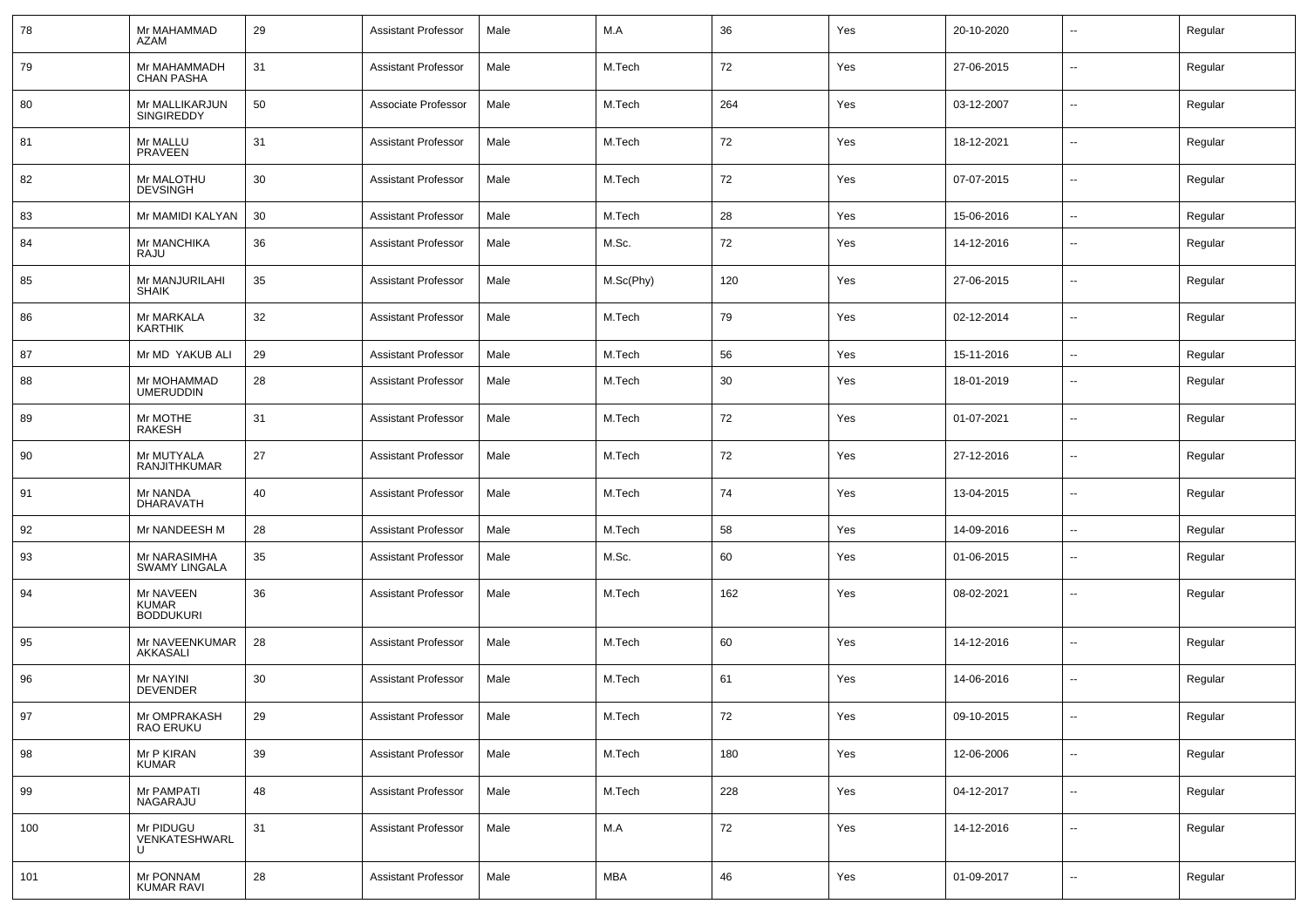| 102 | Mr POSHALA<br>ANILKUMAR                | 30 | <b>Assistant Professor</b> | Male | <b>MBA</b> | 36          | Yes | 02-07-2018 | $\overline{\phantom{a}}$ | Regular |
|-----|----------------------------------------|----|----------------------------|------|------------|-------------|-----|------------|--------------------------|---------|
| 103 | Mr POTHANA<br>SUDHEER KUMAR            | 31 | <b>Assistant Professor</b> | Male | M.Tech     | 57          | Yes | 03-10-2016 | $\overline{\phantom{a}}$ | Regular |
| 104 | Mr POTHUGANTI<br>VENKATESHWARL<br>U    | 29 | <b>Assistant Professor</b> | Male | M.Tech     | 30          | Yes | 16-01-2019 | $\overline{\phantom{a}}$ | Regular |
| 105 | Mr PRAGADA<br><b>KIRAN KUMAR</b>       | 33 | <b>Assistant Professor</b> | Male | M.Tech     | 64          | Yes | 28-01-2015 | $\mathbf{u}$             | Regular |
| 106 | Mr PRASAD<br><b>DUDIMETLA</b>          | 35 | <b>Assistant Professor</b> | Male | M.Tech     | 154         | Yes | 01-09-2021 | $\mathbf{u}$             | Regular |
| 107 | Mr<br>PRAVEENKUMAR<br>PABBOJU          | 33 | <b>Assistant Professor</b> | Male | M.Sc.      | 84          | Yes | 01-06-2015 | $\mathbf{u}$             | Regular |
| 108 | Mr<br>RADHAKRISHNA<br><b>LAISHETTY</b> | 38 | <b>Assistant Professor</b> | Male | M.Tech     | 48          | Yes | 02-07-2021 | $\overline{\phantom{a}}$ | Regular |
| 109 | Mr RADHARAPU<br><b>RAVIVARMA</b>       | 29 | <b>Assistant Professor</b> | Male | M.Tech     | 39          | Yes | 27-04-2018 | $\overline{\phantom{a}}$ | Regular |
| 110 | Mr RAJANIKANTH<br><b>TEEGALA</b>       | 35 | <b>Assistant Professor</b> | Male | M.Tech     | 96          | Yes | 22-04-2015 | $\overline{\phantom{a}}$ | Regular |
| 111 | Mr RAJENDER<br><b>BHANOTH</b>          | 35 | <b>Assistant Professor</b> | Male | M.Sc.      | 132         | Yes | 01-07-2015 | $\overline{\phantom{a}}$ | Regular |
| 112 | Mr RAJESH METTU                        | 36 | <b>Assistant Professor</b> | Male | M.Sc.      | 96          | Yes | 01-06-2015 | $\overline{\phantom{a}}$ | Regular |
| 113 | Mr RAJESH<br>PERUGU                    | 36 | <b>Assistant Professor</b> | Male | M.Tech     | 120         | Yes | 02-06-2018 | $\overline{\phantom{a}}$ | Regular |
| 114 | Mr RANADHEER<br>RAJU KASU              | 33 | <b>Assistant Professor</b> | Male | M.Tech     | 120         | Yes | 04-06-2015 | $\overline{\phantom{a}}$ | Regular |
| 115 | Mr RANADHEER<br><b>REDDY RAGIDI</b>    | 31 | Assistant Professor        | Male | M.Tech     | 92          | Yes | 01-06-2015 | $\overline{\phantom{a}}$ | Regular |
| 116 | Mr RODDA<br><b>SURESH KUMAR</b>        | 31 | <b>Assistant Professor</b> | Male | M.Tech     | 28          | Yes | 17-01-2019 | $\overline{\phantom{a}}$ | Regular |
| 117 | Mr SALENDRA<br>NAGARAJU                | 33 | Assistant Professor        | Male | M.A        | 28          | Yes | 30-06-2021 | $\overline{\phantom{a}}$ | Regular |
| 118 | Mr SAMPATH<br><b>PASUNURI</b>          | 37 | <b>Assistant Professor</b> | Male | M.Sc.      | 72          | Yes | 01-06-2015 | $\overline{\phantom{a}}$ | Regular |
| 119 | Mr SAMPATH RAO<br>YAPA                 | 24 | <b>Assistant Professor</b> | Male | M.Tech     | $\mathbf 1$ | Yes | 07-09-2021 | $\overline{\phantom{a}}$ | Regular |
| 120 | Mr SAMUDRALA<br>SUNIL                  | 27 | Assistant Professor        | Male | M.Tech     | 48          | Yes | 02-07-2018 | $\overline{\phantom{a}}$ | Regular |
| 121 | Mr SANGEPU<br>VENUGOPAL                | 53 | <b>Assistant Professor</b> | Male | M.A        | 79          | Yes | 01-11-2014 | $\overline{\phantom{a}}$ | Regular |
| 122 | Mr SANTHOSH<br>KUMAR SEELAM            | 33 | <b>Assistant Professor</b> | Male | M.Tech     | 96          | Yes | 24-06-2013 | $\overline{\phantom{a}}$ | Regular |
| 123 | Mr SATISH<br>MANTHENA                  | 29 | <b>Assistant Professor</b> | Male | M.Tech     | 56          | Yes | 15-11-2016 | $\overline{\phantom{a}}$ | Regular |
| 124 | Mr SESHABATTAR<br>PHANEENDRA           | 31 | <b>Assistant Professor</b> | Male | M.Tech     | 84          | Yes | 29-06-2014 | ۰.                       | Regular |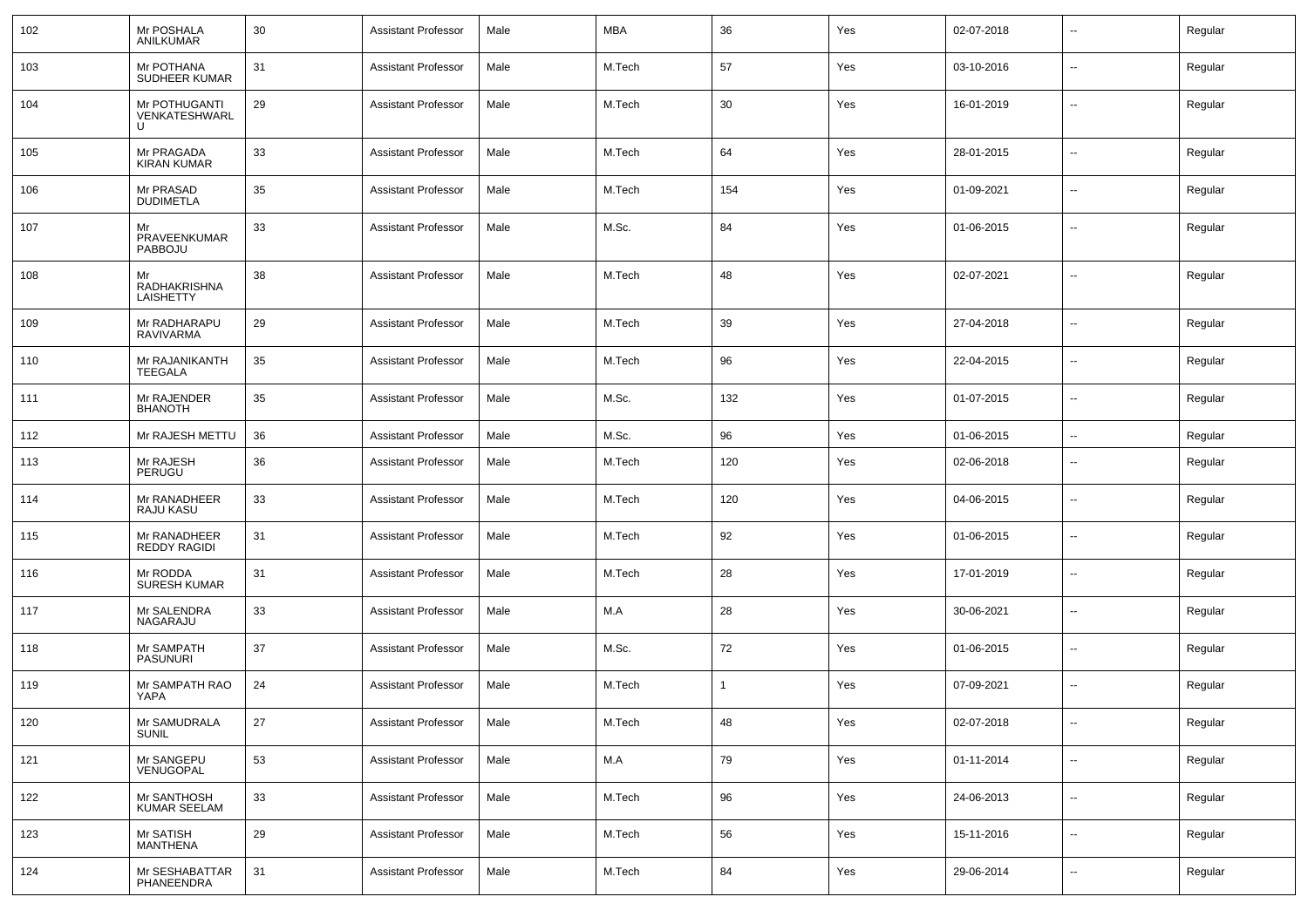| 125 | Mr SHYAMU<br><b>DUDIMATLA</b>            | 40     | Associate Professor        | Male   | M.Sc.  | 72     | Yes | 24-06-2019 | $\sim$                   | Regular |
|-----|------------------------------------------|--------|----------------------------|--------|--------|--------|-----|------------|--------------------------|---------|
| 126 | Mr SILUVERU<br><b>RAMAKRISHNA</b>        | 26     | <b>Assistant Professor</b> | Male   | M.Tech | 36     | Yes | 02-07-2018 | $\sim$                   | Regular |
| 127 | Mr SITA<br>NAGARAJU                      | 33     | <b>Assistant Professor</b> | Male   | M.Tech | 108    | Yes | 29-12-2012 | $\sim$                   | Regular |
| 128 | Mr SRIDHAR<br>SINGAM                     | 39     | Assistant Professor        | Male   | M.Tech | 168    | Yes | 27-06-2011 | $\sim$                   | Regular |
| 129 | Mr SRIKANTH<br><b>DEEKONDA</b>           | 34     | <b>Assistant Professor</b> | Male   | M.Sc.  | 132    | Yes | 08-02-2021 | $\sim$                   | Regular |
| 130 | Mr SURESH<br>SALENDRA                    | 35     | <b>Assistant Professor</b> | Male   | M.Tech | 168    | Yes | 02-07-2007 | $\sim$                   | Regular |
| 131 | Mr SYAM KOLATI                           | 46     | <b>Assistant Professor</b> | Male   | MBA    | 86     | Yes | 30-06-2021 | $\sim$                   | Regular |
| 132 | Mr TEEGGALA<br><b>VIJAY KUMAR</b>        | 29     | <b>Assistant Professor</b> | Male   | M.Tech | 56     | Yes | 14-11-2016 | $\overline{\phantom{a}}$ | Regular |
| 133 | Mr THADIGOPPULA<br><b>PRAVEEN</b>        | 29     | Assistant Professor        | Male   | M.Sc.  | 48     | Yes | 01-06-2015 | --                       | Regular |
| 134 | Mr THANAGARALA<br>PRANAY KUMAR           | 28     | <b>Assistant Professor</b> | Male   | M.Tech | 57     | Yes | 13-10-2016 | --                       | Regular |
| 135 | Mr THATIKANTI<br><b>RAJENDAR</b>         | 32     | <b>Assistant Professor</b> | Male   | M.Tech | 96     | Yes | 17-07-2021 | --                       | Regular |
| 136 | Mr THOTAKURI<br><b>RAJESH KUMAR</b>      | 28     | <b>Assistant Professor</b> | Male   | M.Tech | 49     | Yes | 05-06-2017 | $\overline{\phantom{a}}$ | Regular |
| 137 | Mr<br>THUMMALAPALLI<br><b>ASHOK</b>      | 39     | <b>Assistant Professor</b> | Male   | M.Sc.  | 156    | Yes | 01-06-2015 | --                       | Regular |
| 138 | Mr V KARTHIK<br><b>KUMAR</b>             | 34     | Assistant Professor        | Male   | M.Tech | 156    | Yes | 24-06-2013 | $\sim$                   | Regular |
| 139 | Mr VAMSHIRAJ<br>JANNU                    | 31     | <b>Assistant Professor</b> | Male   | M.Sc.  | 96     | Yes | 02-08-2016 | $\overline{\phantom{a}}$ | Regular |
| 140 | Mr VINOD KUMAR<br>YARAGARLA              | 29     | <b>Assistant Professor</b> | Male   | Ph.D   | 24     | Yes | 06-09-2021 | $\sim$                   | Regular |
| 141 | Mr VISHESH JOHN<br>AUGUSTINE JAKKI       | 27     | <b>Assistant Professor</b> | Male   | M.Tech | 24     | Yes | 01-11-2019 | $\sim$                   | Regular |
| 142 | Mr VISHNU<br>PRASAD<br><b>GORANTHALA</b> | 40     | <b>Assistant Professor</b> | Male   | M.Tech | 180    | Yes | 18-07-2017 | $\sim$                   | Regular |
| 143 | Mr VOLETI<br>SREEBABU                    | 31     | Assistant Professor        | Male   | M.Tech | $37\,$ | Yes | 01-07-2021 |                          | Regular |
| 144 | Mr VUPPULA BALU                          | 30     | Assistant Professor        | Male   | M.Tech | 36     | Yes | 14-06-2016 | $\sim$                   | Regular |
| 145 | Mrs CHANDINI<br><b>BANAPURAM</b>         | 32     | <b>Assistant Professor</b> | Female | M.Tech | 50     | Yes | 12-07-2019 | $\sim$                   | Regular |
| 146 | Mrs LALITHA P                            | 38     | Assistant Professor        | Female | M.Tech | 120    | Yes | 21-10-2021 | $\sim$                   | Regular |
| 147 | Mrs Madhavi<br>Kesoju                    | 34     | <b>Assistant Professor</b> | Female | M.Tech | 71     | Yes | 27-06-2015 | $\sim$                   | Regular |
| 148 | Mrs NAMPALLY<br>VANISREE                 | $30\,$ | <b>Assistant Professor</b> | Female | M.Sc.  | 48     | Yes | 30-06-2021 | $\sim$                   | Regular |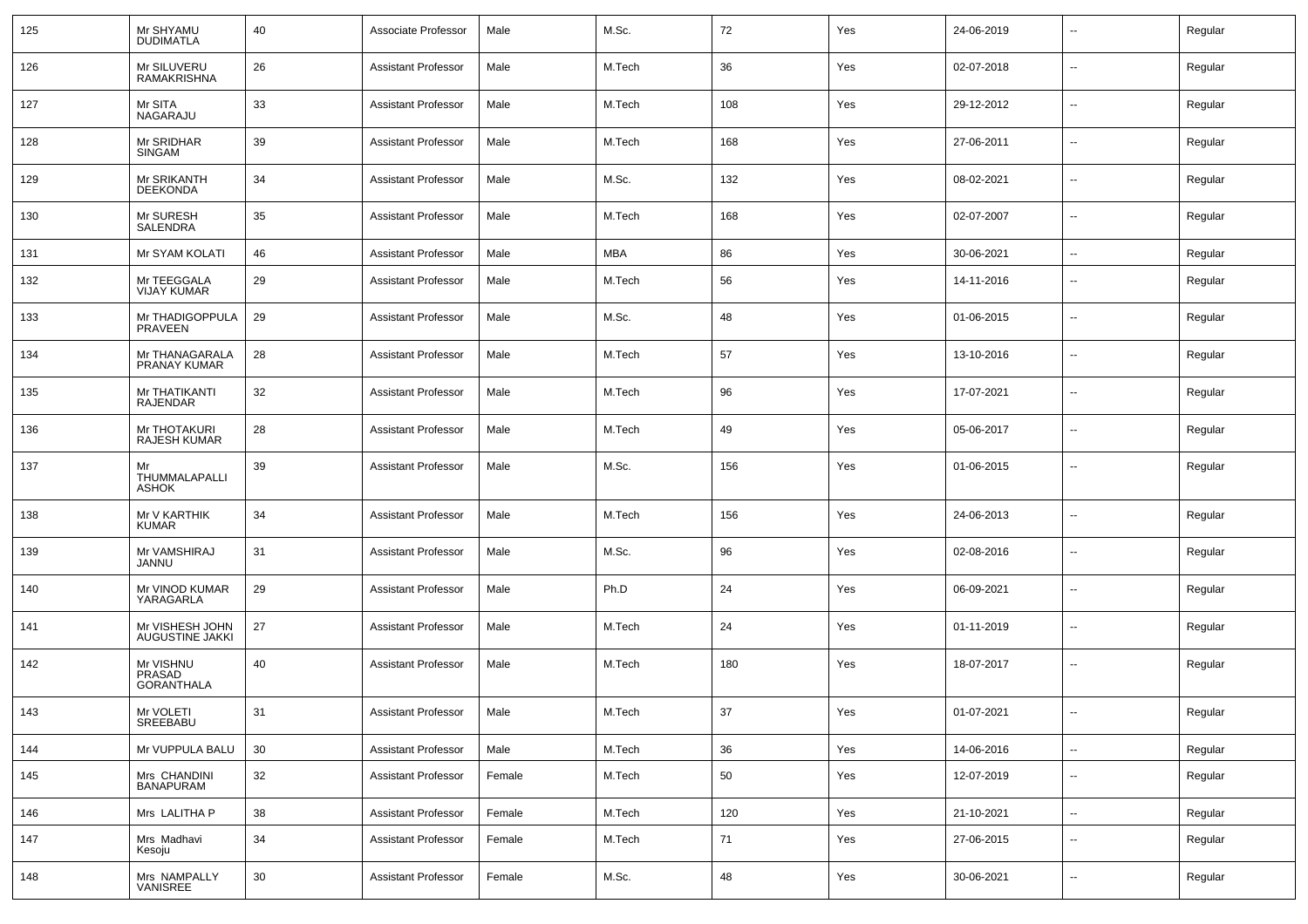| 149 | Mrs RAMYA<br><b>PODILA</b>            | 32     | <b>Assistant Professor</b> | Female | M.Tech | 119 | Yes | 04-10-2021 |                          | Regular |
|-----|---------------------------------------|--------|----------------------------|--------|--------|-----|-----|------------|--------------------------|---------|
| 150 | Mrs ALDA<br><b>KARUNSRI</b>           | 41     | <b>Assistant Professor</b> | Female | M.A    | 192 | Yes | 01-05-2015 | $\overline{\phantom{a}}$ | Regular |
| 151 | Mrs APARNA<br>DAYYALA                 | 34     | <b>Assistant Professor</b> | Female | M.Tech | 103 | Yes | 13-04-2015 | ⊷.                       | Regular |
| 152 | Mrs ARUMULLA<br>ASHIWINI              | 30     | <b>Assistant Professor</b> | Female | M.Tech | 49  | Yes | 01-06-2017 | ⊷.                       | Regular |
| 153 | Mrs ASIYA                             | 28     | <b>Assistant Professor</b> | Female | M.Tech | 64  | Yes | 08-03-2016 | н.                       | Regular |
| 154 | Mrs AYLA<br>RAVALIKA                  | 26     | <b>Assistant Professor</b> | Female | M.Tech | 36  | Yes | 05-06-2018 | $\overline{\phantom{a}}$ | Regular |
| 155 | Mrs BALANE<br>SRIDEVI                 | 40     | <b>Assistant Professor</b> | Female | M.Tech | 198 | Yes | 14-05-2007 | --                       | Regular |
| 156 | Mrs BOKKALA<br><b>SRAVANTHI</b>       | 31     | <b>Assistant Professor</b> | Female | M.Tech | 73  | Yes | 06-06-2015 | $\overline{a}$           | Regular |
| 157 | Mrs BONAGIRI<br><b>LAXMI PRASANNA</b> | 28     | <b>Assistant Professor</b> | Female | M.Tech | 54  | Yes | 12-12-2018 | $\overline{\phantom{a}}$ | Regular |
| 158 | Mrs CHIDIRALA<br><b>DIVYA JYOTHI</b>  | 30     | <b>Assistant Professor</b> | Female | M.Sc.  | 54  | Yes | 14-12-2016 | --                       | Regular |
| 159 | Mrs CHIDURALA<br><b>MOUNIKA</b>       | 29     | <b>Assistant Professor</b> | Female | M.Tech | 61  | Yes | 05-06-2016 | --                       | Regular |
| 160 | Mrs DASARI<br>PAVANA KUMARI           | 44     | <b>Assistant Professor</b> | Female | M.Sc.  | 192 | Yes | 01-07-2014 | --                       | Regular |
| 161 | Mrs FERQUNDA<br><b>TABASSUM</b>       | 39     | <b>Assistant Professor</b> | Female | M.Sc.  | 180 | Yes | 19-06-2006 | --                       | Regular |
| 162 | Mrs G SRAVANTHI                       | 30     | <b>Assistant Professor</b> | Female | M.Tech | 6   | Yes | 13-12-2021 | $\overline{\phantom{a}}$ | Regular |
| 163 | Mrs GUMMALLA<br>MADHURI               | 30     | <b>Assistant Professor</b> | Female | M.Tech | 79  | Yes | 22-12-2014 | $\overline{\phantom{a}}$ | Regular |
| 164 | Mrs GUNDLA<br><b>KARUNA SRI</b>       | 26     | <b>Assistant Professor</b> | Female | M.Tech | 12  | Yes | 24-02-2020 | --                       | Regular |
| 165 | Mrs HARINI POGU                       | 35     | <b>Assistant Professor</b> | Female | MBA    | 116 | Yes | 01-10-2011 | $\overline{\phantom{a}}$ | Regular |
| 166 | Mrs HYMAVATHI<br>SABBANI              | 35     | <b>Assistant Professor</b> | Female | M.Tech | 84  | Yes | 18-12-2018 | --                       | Regular |
| 167 | Mrs KALAKONDA<br>LATHA                | 30     | <b>Assistant Professor</b> | Female | M.Sc.  | 24  | Yes | 30-06-2021 | --                       | Regular |
| 168 | Mrs KANTHETI<br>SHIRISHA              | 29     | <b>Assistant Professor</b> | Female | M.Tech | 72  | Yes | 30-06-2016 |                          | Regular |
| 169 | Mrs KUMMARI<br>SHAILAJA               | 30     | <b>Assistant Professor</b> | Female | M.Tech | 72  | Yes | 08-08-2019 | -−                       | Regular |
| 170 | Mrs KURMA<br>CHANDHANA                | 29     | <b>Assistant Professor</b> | Female | M.Tech | 25  | Yes | 19-08-2019 | Щ,                       | Regular |
| 171 | Mrs LEELA<br>SRAVANTHI<br>AERUVA      | $37\,$ | <b>Assistant Professor</b> | Female | M.Tech | 126 | Yes | 22-12-2014 | ш,                       | Regular |
| 172 | Mrs MATOORI<br>SRAVANTHI              | 32     | <b>Assistant Professor</b> | Female | M.Tech | 73  | Yes | 01-06-2015 | $\overline{\phantom{a}}$ | Regular |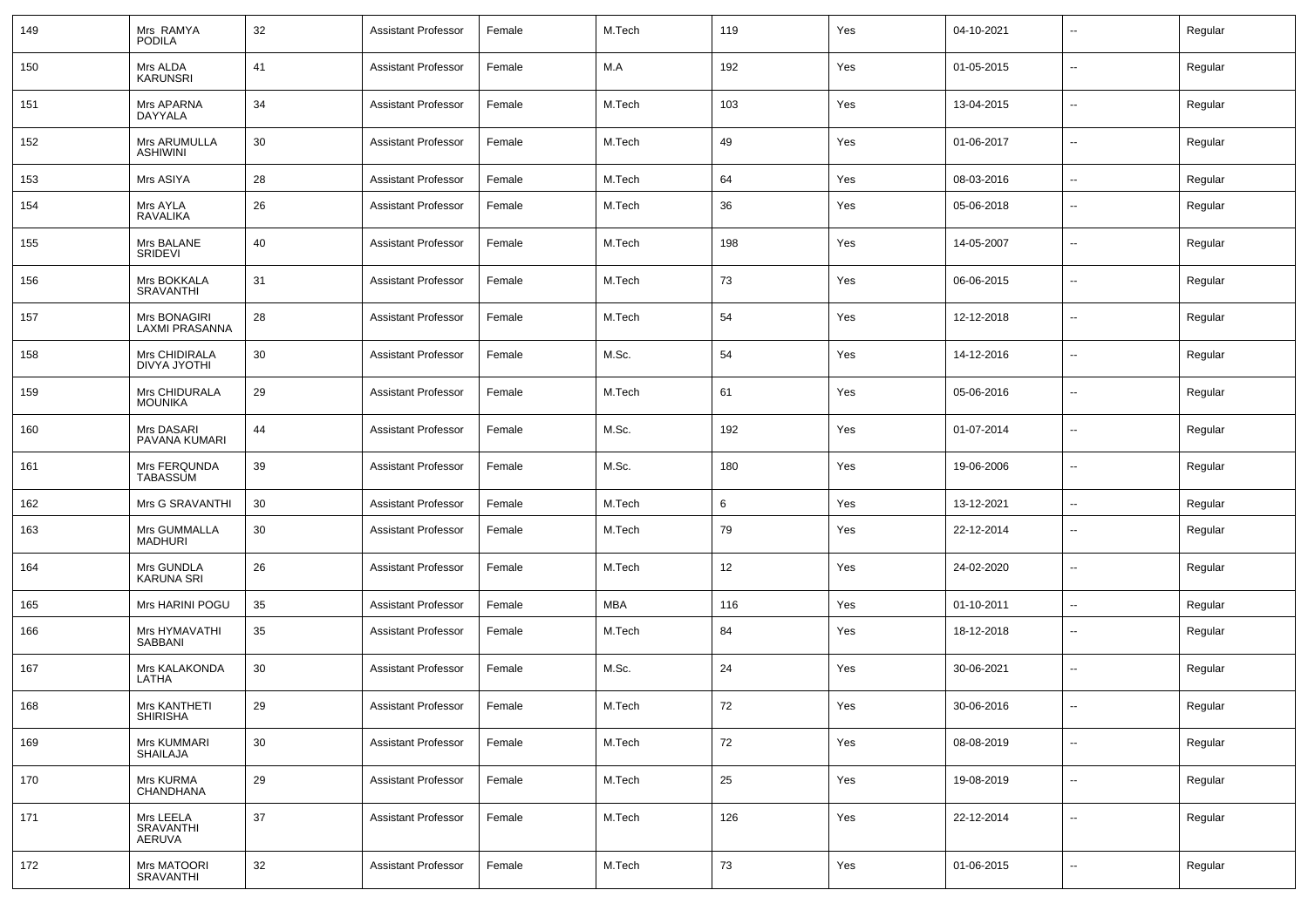| 173 | Mrs MERUGU<br>SREELEKHA                        | 31 | <b>Assistant Professor</b> | Female | M.Tech     | 72  | Yes | 15-07-2015 | $\sim$                   | Regular |
|-----|------------------------------------------------|----|----------------------------|--------|------------|-----|-----|------------|--------------------------|---------|
| 174 | Mrs MOHAMMAD<br>NILOFAR AZMI                   | 31 | <b>Assistant Professor</b> | Female | M.Tech     | 84  | Yes | 04-07-2014 | $\sim$                   | Regular |
| 175 | Mrs MOHAMMAD<br><b>RUBEENA</b>                 | 30 | <b>Assistant Professor</b> | Female | M.Tech     | 72  | Yes | 27-06-2015 | $\sim$                   | Regular |
| 176 | Mrs NADDUNOORI<br>LAVANYA                      | 37 | <b>Assistant Professor</b> | Female | M.Tech     | 132 | Yes | 08-09-2021 | $\sim$                   | Regular |
| 177 | Mrs PADMAJA E                                  | 38 | <b>Assistant Professor</b> | Female | M.Tech     | 168 | Yes | 01-12-2006 | $\sim$                   | Regular |
| 178 | Mrs PASUNUTI<br>DURGA                          | 32 | <b>Assistant Professor</b> | Female | M.Sc.      | 114 | Yes | 02-07-2018 | $\overline{\phantom{a}}$ | Regular |
| 179 | Mrs PASUPUNOOTI<br>ANUSHA                      | 32 | <b>Assistant Professor</b> | Female | M.Tech     | 84  | Yes | 03-07-2021 | $\sim$                   | Regular |
| 180 | Mrs RAVULAPALLY<br><b>DIVYA SRI</b>            | 30 | <b>Assistant Professor</b> | Female | M.Tech     | 24  | Yes | 08-07-2019 | $\overline{\phantom{a}}$ | Regular |
| 181 | MRS RAZIA<br><b>BEGUM</b>                      | 36 | <b>Assistant Professor</b> | Female | M.Tech     | 168 | Yes | 20-12-2007 | $\overline{\phantom{a}}$ | Regular |
| 182 | Mrs RIZWANA<br>PARHEEN                         | 33 | <b>Assistant Professor</b> | Female | M.Sc.      | 72  | Yes | 30-06-2021 | $\sim$                   | Regular |
| 183 | Mrs SANDHYA<br><b>MUTTHOJU</b>                 | 33 | <b>Assistant Professor</b> | Female | M.Sc.      | 72  | Yes | 24-06-2019 | $\overline{\phantom{a}}$ | Regular |
| 184 | Mrs SANDHYA<br>RANI B                          | 29 | <b>Assistant Professor</b> | Female | M.Tech     | 54  | Yes | 14-12-2016 | $\sim$                   | Regular |
| 185 | Mrs SIDDI SRAVANI                              | 31 | <b>Assistant Professor</b> | Female | M.Tech     | 60  | Yes | 04-06-2016 | $\overline{\phantom{a}}$ | Regular |
| 186 | Mrs SONABOINA<br>SWAPNA                        | 28 | <b>Assistant Professor</b> | Female | M.Tech     | 30  | Yes | 21-01-2019 | $\overline{\phantom{a}}$ | Regular |
| 187 | Mrs SRILATHA<br><b>DHARMAPURI</b>              | 40 | <b>Assistant Professor</b> | Female | M.Sc.      | 192 | Yes | 24-06-2019 | $\sim$                   | Regular |
| 188 | Mrs SRIRANGAM<br><b>ASHLESHA</b>               | 27 | <b>Assistant Professor</b> | Female | M.Tech     | 36  | Yes | 20-02-2019 | $\overline{\phantom{a}}$ | Regular |
| 189 | Mrs SUJATHA<br>PAGIDIPATI                      | 39 | <b>Assistant Professor</b> | Female | <b>MBA</b> | 72  | Yes | 24-08-2017 | $\overline{\phantom{a}}$ | Regular |
| 190 | Mrs USHA K                                     | 28 | <b>Assistant Professor</b> | Female | M.Tech     | 58  | Yes | 05-09-2016 | --                       | Regular |
| 191 | Mrs VEMULA<br>RAMYA                            | 28 | <b>Assistant Professor</b> | Female | M.Tech     | 43  | Yes | 27-12-2017 | $\overline{\phantom{a}}$ | Regular |
| 192 | Mrs VEMULA<br>SHRAVYA                          | 28 | <b>Assistant Professor</b> | Female | M.Tech     | 28  | Yes | 19-06-2016 |                          | Regular |
| 193 | Mrs VIPPARAPALLI<br>CHINMEYI LAXMI<br>PRASANNA | 30 | <b>Assistant Professor</b> | Female | M.Tech     | 62  | Yes | 10-06-2016 | $\overline{\phantom{a}}$ | Regular |
| 194 | Ms ANUMANDLA<br>SWETHA                         | 31 | <b>Assistant Professor</b> | Female | M.Tech     | 73  | Yes | 05-12-2014 | $\overline{\phantom{a}}$ | Regular |
| 195 | Ms GOVATHOTI<br>NAGAKALYANI                    | 36 | Assistant Professor        | Female | M.Tech     | 97  | Yes | 01-11-2014 | $\overline{\phantom{a}}$ | Regular |
| 196 | Ms THIPPANI<br><b>MOUNIKA</b>                  | 24 | <b>Assistant Professor</b> | Female | M.Tech     | 1   | Yes | 08-09-2021 | $\overline{\phantom{a}}$ | Regular |